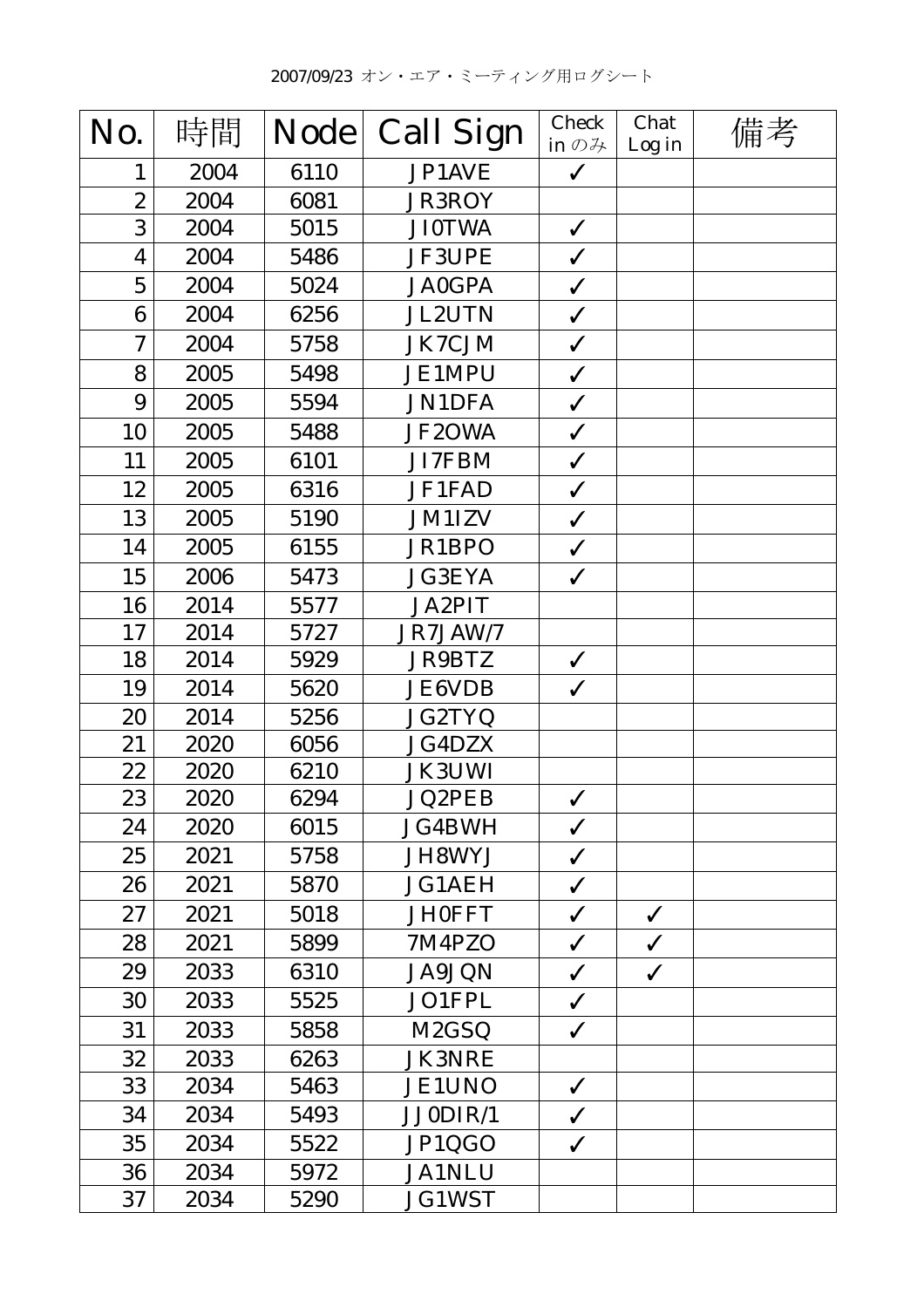| 38 | 2034 | 5921 | <b>JE9HXD</b> | $\checkmark$ |              |  |
|----|------|------|---------------|--------------|--------------|--|
| 39 | 2043 | 6210 | JR6NQR        |              |              |  |
| 40 | 2046 | 6149 | <b>JR0GBO</b> | $\checkmark$ | $\checkmark$ |  |
| 41 | 2046 | 5289 | <b>JL1PEE</b> | $\checkmark$ | $\checkmark$ |  |
| 42 | 2046 | 6161 | JH5DAH        |              |              |  |
| 43 | 2046 | 5493 | JE1FSP/1      |              |              |  |
| 44 | 2047 | 5454 | <b>JQ2TFT</b> |              |              |  |
| 45 | 2047 | 6202 | <b>JA1PVV</b> | $\checkmark$ | $\checkmark$ |  |
| 46 | 2047 | 5758 | JA7GSG        | $\checkmark$ |              |  |
| 47 | 2047 | 6210 | JR6NQR        | $\checkmark$ |              |  |
| 48 | 2103 | 6246 | JF1CNR        | $\checkmark$ |              |  |
| 49 | 2103 | 5761 | JN7PKC/7      | $\checkmark$ |              |  |
| 50 | 2103 | 5246 | <b>JN2SHT</b> | $\checkmark$ |              |  |
| 51 | 2103 | 6101 | <b>JA7YJR</b> | $\checkmark$ |              |  |
| 52 | 2104 | 5350 | <b>JG3EBB</b> | $\checkmark$ |              |  |
| 53 | 2104 | 5544 | JI3OMK        | $\checkmark$ |              |  |
| 54 | 2107 | 5889 | <b>JL1CTA</b> | $\checkmark$ |              |  |
| 55 | 2107 | 5853 | JR2ERQ        | $\checkmark$ |              |  |
| 56 | 2107 | 5765 | JJ7KRA        | $\checkmark$ |              |  |
| 57 | 2107 | 5765 | JJ7XMC        | $\checkmark$ |              |  |
| 58 | 2107 | 5448 | JI4ERM        | $\checkmark$ |              |  |
| 59 | 2108 | 5026 | <b>JH0WYT</b> | $\checkmark$ |              |  |
| 60 | 2110 | 5578 | JM2MDE        | $\checkmark$ | $\checkmark$ |  |
| 61 | 2111 | 6244 | <b>JA9FPD</b> | $\checkmark$ |              |  |
| 62 | 2111 | 5853 | <b>JF2FNB</b> | $\checkmark$ |              |  |
| 63 | 2111 | 5055 | JS1CYI/1      |              |              |  |
| 64 | 2111 | 5008 | JR0LME/0      | $\checkmark$ |              |  |
| 65 | 2128 | 5523 | <b>JJ2KZA</b> | $\checkmark$ |              |  |
| 66 | 2128 | 6058 | JP2VWJ        | $\checkmark$ |              |  |
| 67 | 2128 | 5123 | <b>JN1WTK</b> | $\checkmark$ |              |  |
| 68 | 2128 | 5276 | <b>JA1DXG</b> | $\checkmark$ |              |  |
| 69 | 2128 | 5493 | <b>JI1WIF</b> | $\checkmark$ |              |  |
| 70 | 2130 | 5290 | JG1GCO        | $\checkmark$ |              |  |
| 71 | 2130 | 5587 | <b>JL8HEJ</b> | $\checkmark$ |              |  |
| 72 | 2130 | 6073 | <b>JH0WKC</b> | $\checkmark$ |              |  |
| 73 | 2130 | 5480 | JE1HGZ        | $\checkmark$ |              |  |
| 74 | 2130 | 5794 | JF9LGL        | $\checkmark$ |              |  |
| 75 | 2132 | 6284 | JJ2MMH        |              |              |  |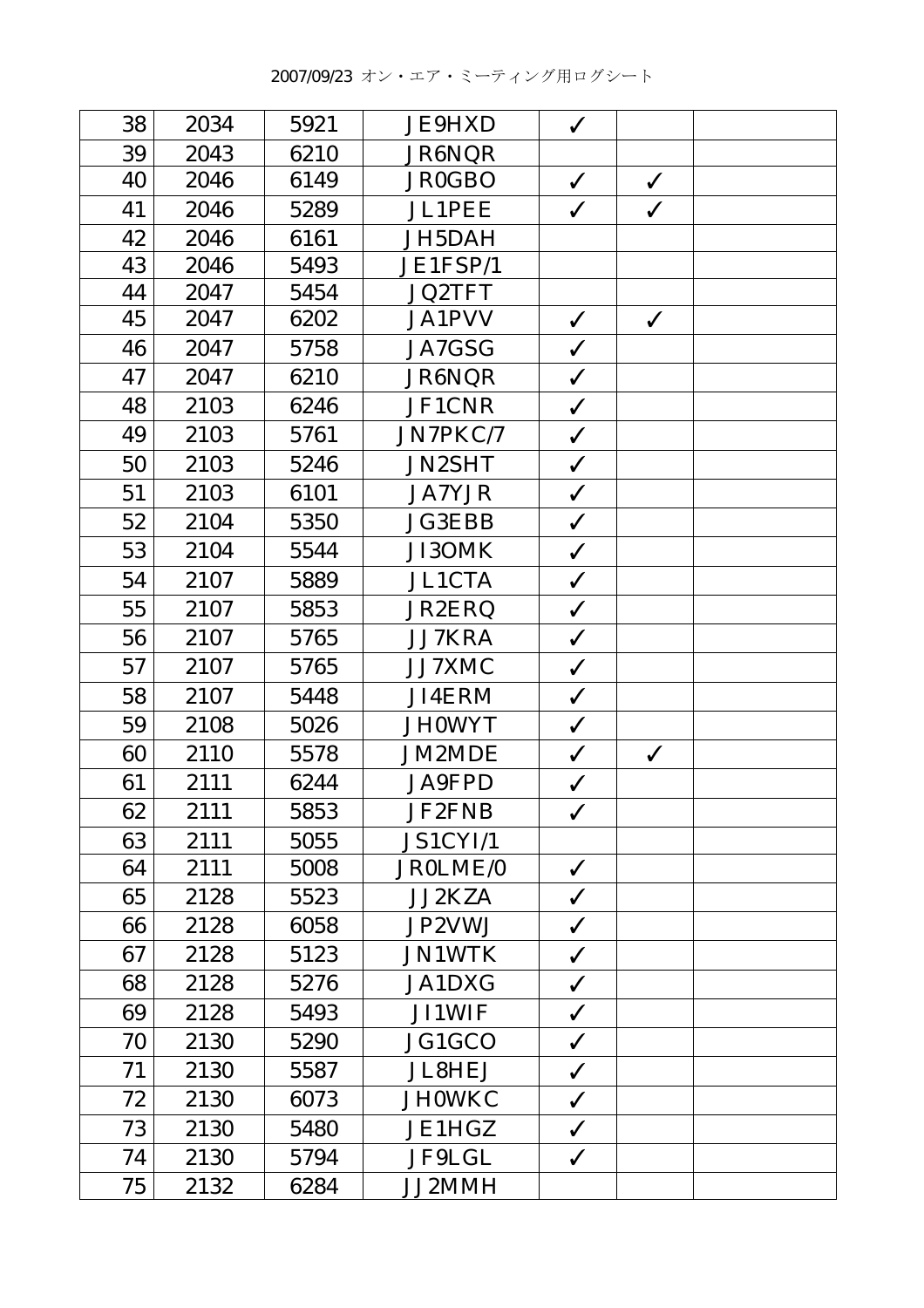| 76  | 2132 | 6277 | <b>JE3QPA</b> | $\checkmark$ |              |  |
|-----|------|------|---------------|--------------|--------------|--|
| 77  | 2132 | 5480 | <b>JQ1YOS</b> | $\checkmark$ |              |  |
| 78  | 2132 | 5456 | JQ2SZC        |              |              |  |
| 79  | 2134 | 5971 | JI1FPY        | $\checkmark$ | $\checkmark$ |  |
| 80  | 2135 | 5587 | <b>JN2ESN</b> | $\checkmark$ | $\checkmark$ |  |
| 81  | 2139 | 6091 | <b>JA6VUY</b> | $\checkmark$ |              |  |
| 82  | 2139 | 5448 | <b>JN4SRR</b> | $\checkmark$ |              |  |
| 83  | 2139 | 5190 | <b>JO1NII</b> | $\checkmark$ |              |  |
| 84  | 2141 | 5276 | JK1MVF/1      | $\checkmark$ |              |  |
| 85  | 2141 | 5564 | 7M1RUL        | $\checkmark$ |              |  |
| 86  | 2141 | 6030 | <b>JA1LJF</b> | $\checkmark$ |              |  |
| 87  | 2141 | 5578 | JK1DOT/2      | $\checkmark$ |              |  |
| 88  | 2144 | 5260 | JP2MGX/1      | $\checkmark$ |              |  |
| 89  | 2144 | 5837 | JL1QXE        | $\checkmark$ |              |  |
| 90  | 2144 | 5925 | JJ1FZI/0      | $\checkmark$ |              |  |
| 91  | 2144 | 6073 | <b>JJ0LNA</b> | $\checkmark$ |              |  |
| 92  | 2144 | 5470 | <b>JF3AEP</b> | $\checkmark$ | $\checkmark$ |  |
| 93  | 2146 | 5379 | JL3OGC        | $\checkmark$ |              |  |
| 94  | 2146 | 5884 | JK2PLQ        | $\checkmark$ |              |  |
| 95  | 2146 | 5018 | JE1TEH/0      | $\checkmark$ |              |  |
| 96  | 2149 | 5488 | <b>JQ2IFM</b> | $\checkmark$ |              |  |
| 97  | 2149 | 5848 | JO2AXB        | $\checkmark$ |              |  |
| 98  | 2149 | 5855 | <b>JL1DXR</b> | $\checkmark$ |              |  |
| 99  | 2150 | 5024 | <b>JA0DHV</b> | $\checkmark$ |              |  |
| 100 | 2150 | 5031 | <b>JA1RTS</b> | $\checkmark$ |              |  |
| 101 | 2150 | 6268 | <b>JJ0MZA</b> |              |              |  |
| 102 | 2150 | 5925 | JJ1DII/0      | $\checkmark$ |              |  |
| 103 | 2153 | 6206 | JG30IM        | $\checkmark$ | $\checkmark$ |  |
| 104 | 2155 | 6027 | <b>JL2KEZ</b> | $\checkmark$ |              |  |
| 105 | 2155 | 5421 | <b>JN4UKS</b> | $\checkmark$ |              |  |
| 106 | 2155 | 5925 | <b>JI0EDR</b> | $\checkmark$ |              |  |
| 107 | 2156 | 5525 | <b>JK1EAS</b> | $\checkmark$ |              |  |
| 198 | 2158 | 5494 | <b>JA2WSM</b> | $\checkmark$ |              |  |
| 109 | 2158 | 5456 | <b>JQ2SZD</b> | $\checkmark$ |              |  |
| 110 | 2159 | 6315 | <b>JR7DZI</b> | $\checkmark$ |              |  |
| 111 | 2159 | 5492 | <b>JA2WSM</b> | $\checkmark$ |              |  |
| 112 | 2159 | 6294 | <b>JJ2YAA</b> | $\checkmark$ | $\checkmark$ |  |
| 113 |      | 5925 | 7K1DBH/0      |              | センター         |  |